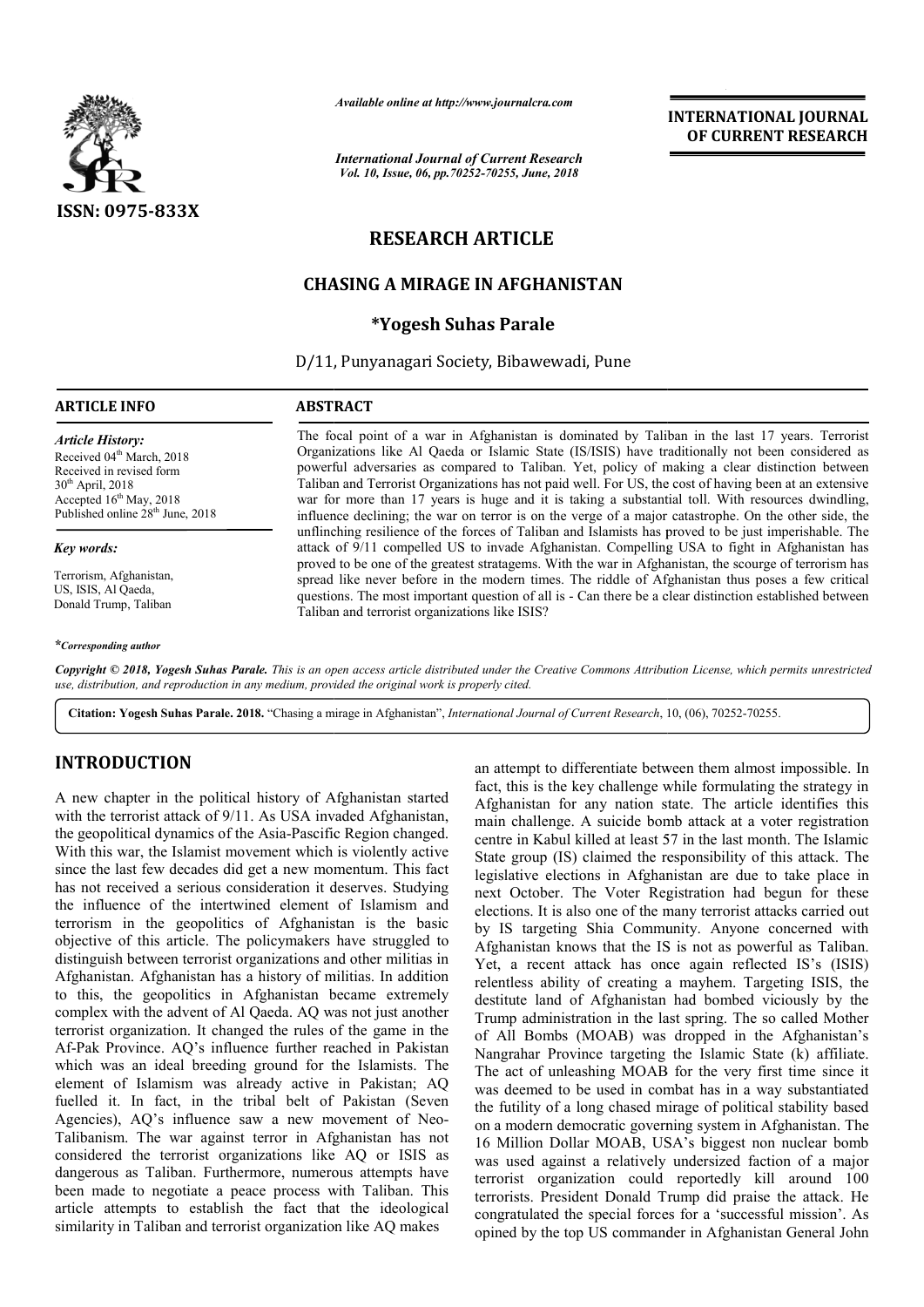Nicholson, the challenge posed by ISIS faction was the first time the state of USA encountered an extensive obstacle to progress made in Afghanistan. This claim of 'progress' appears quite bizarre on the background of seventeen painful years of a bloody, protracted war in this land. The reality is stark. Even 100/1000 such so called MOABs won't help in achieving the desired 'progress' in the battlefield of Afghanistan. The Indian Mythology has one specific story of a demon! This demon had attained a peculiar blessing that another analogous demon would be created with one drop of his blood spilled on the ground while fighting. The current situation in Afghanistan perfectly fits into this narrative. After all, after 17 years, USA is bombing just another Terrorist militia which popped up in recent years. The last few unraveling decades saw birth of various interlinked Terrorist Organizations. The Soviets fought against Maktab al- Khidmat in 80s. AQ emerged as the blood spilled out of Maktab and Muslim Brotherhood. As the influence of AQ declines, ISIS transcends the horizon of terror. This progression is irreversible. Considering Afghanistan only, the chronic menace of terrorism has increased in breadth and impact in an unprecedented manner in these last three decades. On the other front, the war with Taliban is at a stalemate. There is a strong chance that if US opts out of Afghanistan completely; the makeshift governing system would be routed zealously by Taliban or other fanatic enthusiasts. Billions of Dollars have vanished. Hundreds of lives have lost. USA would have to send reinforcement to chase this delusion for some more time. And most importantly, dropping MOABs would mean bombing a graveyard which has nothing to lose. The attacks by ISIS after dropping of a MOAB have only amplified this grim truth. Such grim circumstances have raised multifarious questions which haunt the "Heart of Asia''; and influence the global politics in a far cavernous manner. A critical point has to be considered before further analyzing the situation in Afghanistan. The war on terror in Afghanistan is unconventional in any possible manner. The most advanced war machine of a global superpower is fighting at a place where men and infrastructure lay in one of the most primitive, dilapidated states. The war on terror is not directed against any enemy country. This war is fundamentally different. The enemy here is unusual. He does not fear destruction of property, human resources as any modern country would. Also, he is not afraid of defeat or even annihilation as he does possess an obdurate ideological conviction. Identifying him out of such similar hundreds is one of the most laborious tasks. The loss or defeat of any modern country would be measured with tangible factors like destruction of property, loss of human lives, politico-economic wreckage etc.

The enemy in the war on terror is highly motivated and heavily relied on intangible factors like ideological conviction, sense of religious superiority etc. The material factor like 'Military Might' cannot challenge or destroy the act based on 'nontemporal reasoning'. The strategy executed against Islamist Movements worldwide has missed this crucial factor. The strategy used by the Islamists patently had an effective acumen of practical political wisdom too. As they conceived, most importantly, the highly advanced mechanized war machine of any developed nation state is rendered ineffective after certain extent in the swamp of Afghanistan. In fact, the idea of provoking US (or Great Satan!) with the unmatched attack of 9/11 and involving her into this quagmire constituted the basic strategic thinking by AQ. They also did perfectly connect this political reasoning to a Hadith mentioning Khorasan as a place

where 'end of time' battle would begin. AQ's Military Committee Chairman; Commander Muhammad Ilyas Kashmiri had confirmed this stratagem in the last decade. Now look around. Things have befallen more perfectly than they had envisioned. The most advanced state of USA is stuck fighting against mercenaries. The war in Iraq created similar situation in the West Asia. Europe is under the pressure of a new, resurgent islamist wave. The land of North Africa has already being put to good use by the radicals. The political spheres in western world have started echoing new-fangled ultranationalist, protectionist policies which would definitely help to build the narrative of "us and they''. Considering Afghanistan, US cannot leave the state of affairs in this cursed land to its own fortune. The result would take Afghanistan back in 90s or even worse. The cost of having been at an extensive war for more than 17 years is huge and it is taking a substantial toll. With resources dwindling, influence declining; the war on terror is on the verge of a major catastrophe. On the other side, the unflinching resilience of the forces of Taliban and Islamists has proved to be just imperishable. Though ISIS is not viewed as the most formidable adversary in Afghanistan currently; the estimated number of ISIS Mujahideens (around 700-800) or other such statistics would not be a reliable tool to comprehend the gravity of eminent danger. ISIS or any other terrorist organization would not be totally foreign in its nature or recruitment. It would draw upon readily available Mujahideens from the vast pool of the volatile Af-Pak region. It would act as a next flag bearer enjoying the legacy set by AQ in this region. The policies initiated by AQ's top leadership in Af-Pak region after the US invasion o Afghanistan have been the ultimate game changer.

US's colossal military apparatus could not destroy AQ to its core. As US invaded Afghanistan, the top leadership of AQ and Taliban took refuge in the Af-Pak. Some important factors must be considered here as AQ successfully shifted the theatre of war from Afghanistan to Af-Pak. The AQ leadership had already established a credible link with Islamists in Pakistan during the proclaimed Jihad against Soviets in 80s. These associations flourished intensely in later decades. Thousands of Arab Mujahideens found a perfect shelter in FATA. Many of them married in Afghanistan or Pakistan as struggle against Soviets ended. Most importantly, AQ build and cultivated an entire network of Neo-Taliban from FATA region. In this process, the traditional tribal culture of Af- Pak region was totally destroyed; 'sons of the soil' were transformed into "blood brothers' fighting for a singular cause. AQ simply acted as a kind of 'think tank' articulating ideological impetus for this newly shaped generation of Mujahideens. The current strength of ISIS (K) basically comes from these Neo- Talibans like TTP or other terrorist organizations in Pakistan. As AQ goes into shadows; ISIS would take the cause ahead. Perhaps in the next decade, some new name would reign in the islamist spheres; nevertheless it would face no dearth of continuous, dedicated manpower. On this background, it would be extremely difficult for any state including USA to "defeat extremist and enemy movements and create some form of meaningful stability and development' in the state of Afghanistan. The Global Islamist Movement has stepped forward with the advent of ISIS which further complicates the geopolitical situation in Afghanistan. Though AQ's ultimate aim was to establish a Caliphate based on a strict Islamic jurisprudence; it was primarily an Islamic resistance movement against the considered western domination. AQ incessantly attempted to articulate a common reason and forge a singular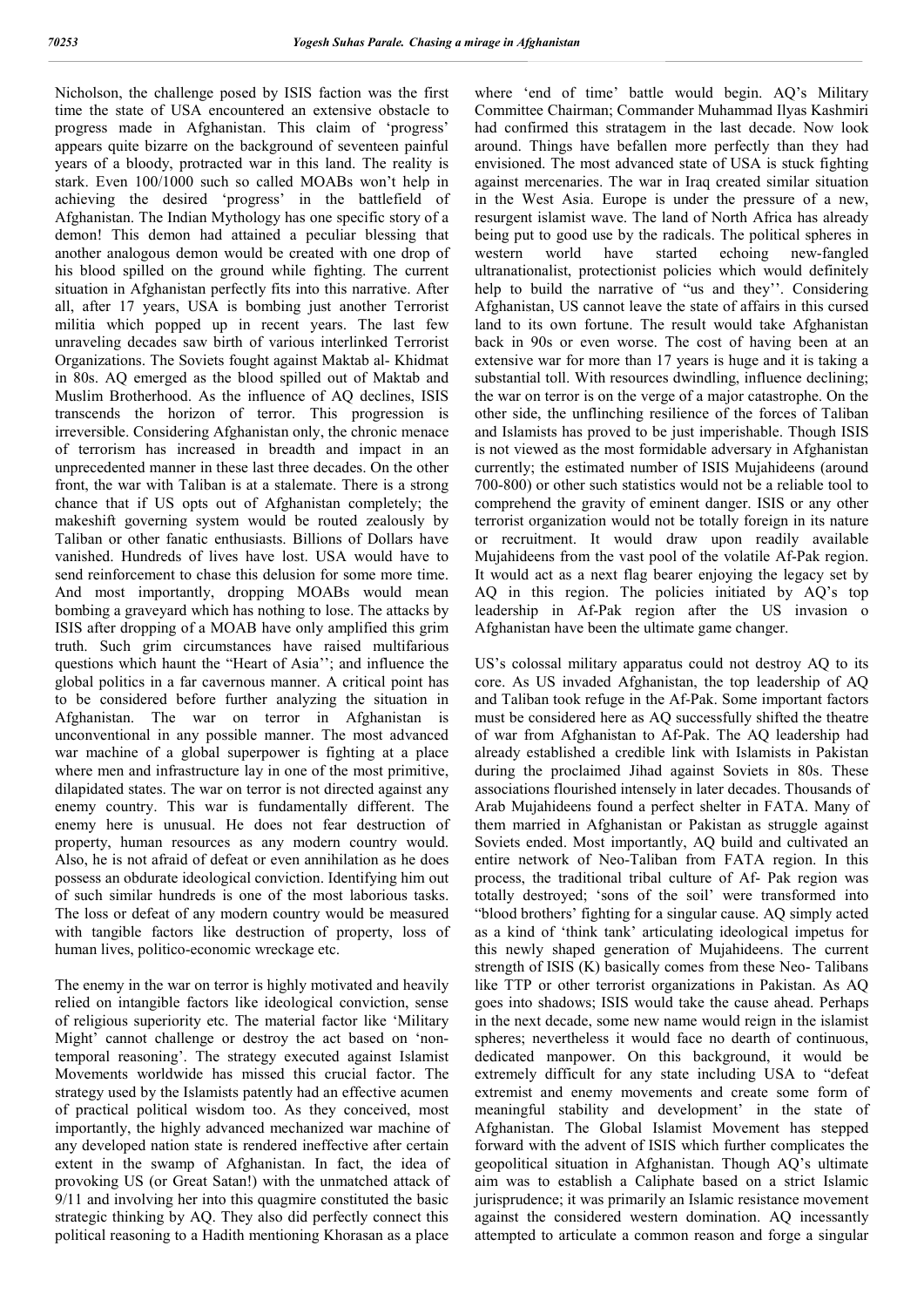front for terrorist organizations fighting worldwide. ISIS is different. The direct proclamation of Caliphate made ISIS different. Besides, factors like the aggressive use of social media, public show of dreadful cruelty, workable basic revenue model, following a strict Sunni centric code have been quite useful in mobilizing the disgruntled Muslim youth worldwide. ISIS made western countries bomb their own citizens fighting against them! Considering Afghanistan, ISIS can again turn this country into a place where Islamists around the globe would meet and put a tough struggle against infidels. The total withdrawal of US/NATO forces would be more than ideal on this background. The challenge still persists as ever after 17 years of unfathomable bloodshed. The war in Afghanistan has number of fronts and multiple layers. And of course, the principal antagonist infesting the land of Afghanistan is Taliban. After mere eight days of dropping MOAB, Taliban had attacked the army base in Northern Afghanistan killing at least 140 soldiers. The attack was unprecedented in any manner and it once again established Taliban's ability to battle endlessly without a pinch of fatigue. The force Taliban acquires is in thousands or tens of thousands. It has still managed to gain swathes of territory in the last few years even after 17 years of war with a proclaimed superpower. Destroying Taliban with a military might has proved to be a total delusion as apart from the invasion in 2001; a few pyrrhic victories is all which sums up US's military initiative against Taliban. Taliban is still a strong force to reckon with and it would have a clear role to play in near future. Besides, the threshold of violence has increased tenfold in these recent years adding more misery to ill-fated Afghan citizens. Desolated US military establishment is perhaps much more hated than Taliban or ISIS in today's Afghanistan.

Considering Taliban's vigorous presence despite the best efforts of destruction, the Afghan Government has made numerous requests for negotiations. Yet, even the policy adopted by previous Obama administration of discouraging direct attacks of Taliban could not dilute the intent of Taliban. And as it seems clearly, they would not negotiate as they are gaining a steady momentum. Or they would not negotiate with USA and present Afghan Government... As the geopolitical equations change, Taliban has been receptive to Russia's rising interests in Afghanistan. In fact, Russia's timely move of embracing Taliban has the potential to profoundly influence the geopolitics in Afghanistan and West Asia as well. Russia obviously views ISIS and Islamists as a real danger and has interests in protecting her stakes in Central Asia. Besides aiming for a greater geopolitical role in Afghanistan; Russia also intends to deter the wave of Islamist influence in central Asia. As stated by Zamir Kabulov, Putin's special representative for Afghanistan in 2015, "the Taliban's interest[s] objectively coincides with ours". There is a fundamental difference in strategies adopted by AQ and ISIS respectively regarding Taliban. As AQ acted as a sort of loose federation or think tank of terrorist organizations spread worldwide, it did not view Taliban inimical to its interests. It did not intervene in Taliban's state of affairs as it was a resistance movement living on a foreign ground with the encouraging asylum provided by Taliban. ISIS is different. It does view Taliban as an entity fighting for a narrow ethnic, nationalistic (Afghan) interest. As ISIS poses itself as Caliphate comprising the whole Muslim umma; it is currently at the loggerheads with Taliban. Yet, the policy of choosing Taliban over ISIS is extremely dangerous. As mentioned earlier, the force of ISIS mainly comprises elements from TTP

and other terrorist organizations from Pakistan. It also consists of few defected members of Afghan Taliban. So, there is an element of ethnic affinity. Also, one has to consider an important factor regarding the conflict between ISIS and Taliban. Apart from other not so striking ideological and further similarities, ISIS and Taliban do not have a conflict of core political interests. Taliban aims to rule Afghanistan again. ISIS aspires to be the brute force (call it a Caliphate) swaying from Afghanistan to the doorsteps of Europe. On this background, there is a strong possibility of hooking up of both the organizations at some moment of time.

The conflict in Afghanistan thus stands at a very critical juncture presently. USA's attempt to establish a political stability in this state has been acutely unsuccessful even after massive investment in terms of labour and capital. The growing influence of states like Russia or Iran in the region has further substantiated the ferocious struggle put by Taliban. The situation is perfectly set for flourishing Islamist Movement under the flagship of ISIS. The ever present socio-political volatility in FATA would further help the terrorist movement. The riddle of Afghanistan thus poses a few critical questions. The most important question of all is of course can we establish a clear distinction between Taliban and terrorist organizations like ISIS? Is Taliban also a terrorist organization? If no, can Taliban be entrusted with the responsibility of administering Afghanistan? Can Taliban be again formally included in Afghanistan's political equation without altering the modern governing principles of democracy, freedom or gender equality? If no, can the presently working makeshift government survive at any point of time in say, next 20 years if Taliban is kept out of power by force? If yes, what would be the cost of such an endeavour and who would bear it? Also, does the so called war on terror end with Taliban resurfacing on political horizon of Afghanistan? There are many potential painful questions rising on such gloomy background. Yet, there is a precise query summing up all such questions – Is Democracy really a workable governing system in states like Afghanistan? The land of Afghanistan is surely going to haunt the sphere of global politics with such daunting questions.

The attack of 9/11 compelled US to invade Afghanistan. After a brief period of direct battles, USA exhibited the audacity of establishing government in Afghanistan with the declaration of victory. The war had just begun. As the masters drew the strategy, compelling USA to fight in Afghanistan has turned to be one of the greatest stratagems. The policy has paid well. The war in Afghanistan, apart from a war in Iraq has perfectly touched the chord of dissonance in the Muslim World. The backlash exploded by US's military invasion has been evident. It also created a favourable breeding ground for the panislamic narrative advocated by islamists of further propagation. The results are stark and omnipresent. The ancient land of Afghanistan stands as the point of instigation for such disruptive geopolitical realities witnessed by the last few decades. And it surely would influence a few other equations in the next decades!

#### **Some of the Study Material**

- Inside al qaeda and the taliban
- Islamic Exceptionalism: How the Struggle over Islam is Reshaping the World